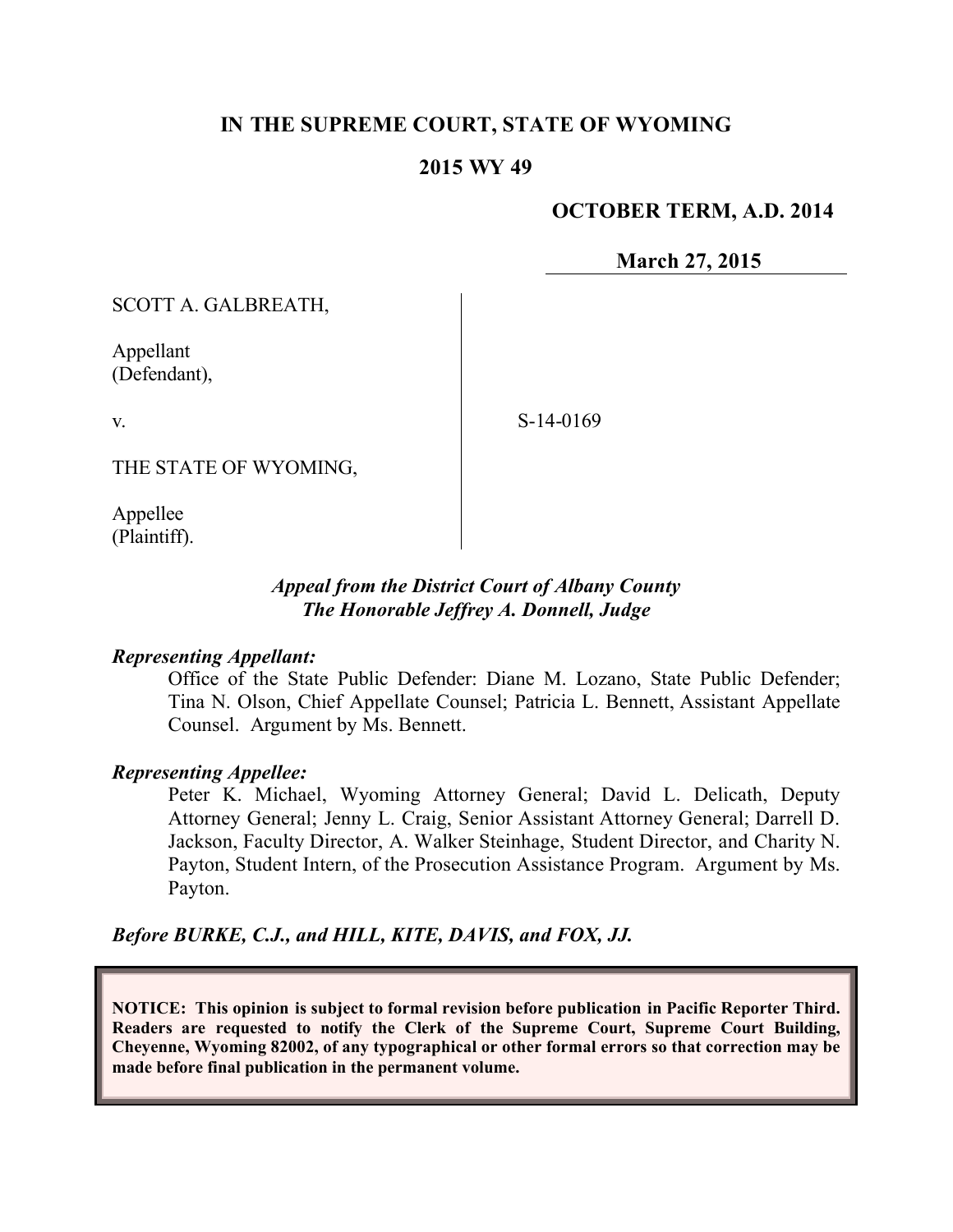#### **FOX, Justice.**

[¶1] A jury convicted Scott A. Galbreath of sexual abuse of a minor in the second degree in violation of Wyo. Stat. Ann. § 6-2-315(a)(i). On appeal, Mr. Galbreath contends that he received ineffective assistance of counsel based on a number of alleged errors committed by Mr. Galbreath's trial attorney during the course of the proceedings below. We find that Mr. Galbreath suffered no prejudice, and affirm the judgment and sentence of the district court.

#### *ISSUE*

[¶2] 1. Did Mr. Galbreath's trial counsel provide ineffective assistance?

#### *FACTS*

[¶3] Mr. Galbreath was arrested and charged with sexual abuse of a minor in the second degree in violation of Wyo. Stat. Ann. § 6-2-315(a)(i) (LexisNexis 2013) in May 2013. The felony information alleged that

> on or between February 1, 2013 to April 15, 2013, . . . [Mr. Galbreath] did commit the offense of *sexual abuse of a minor in the second degree* . . . in that [Mr. Galbreath], who is twenty-nine (29) years of age, did during said range of dates inflict sexual intrusion on a victim (S.V.), who was fifteen (15) years of age, and S.V. is at least four (4) years younger than [Mr. Galbreath].

The court appointed a public defender, but Mr. Galbreath later retained private counsel to defend him. A jury found him guilty, and the district court sentenced him to ten to eighteen years with credit for time served. Mr. Galbreath timely filed this appeal alleging ineffective assistance of counsel. Additional facts will be addressed in our discussion of Mr. Galbreath's ineffective assistance of counsel claim.

#### *STANDARD OF REVIEW*

[¶4] "'Claims of ineffective assistance of counsel involve mixed questions of law and fact[.]' *Osborne v. State*, 2012 WY 123, ¶ 17, 285 P.3d 248, 252 (Wyo. 2012). We review such claims *de novo*." *Ortega-Araiza v. State*, 2014 WY 99, ¶ 5, 331 P.3d 1189, 1193 (Wyo. 2014).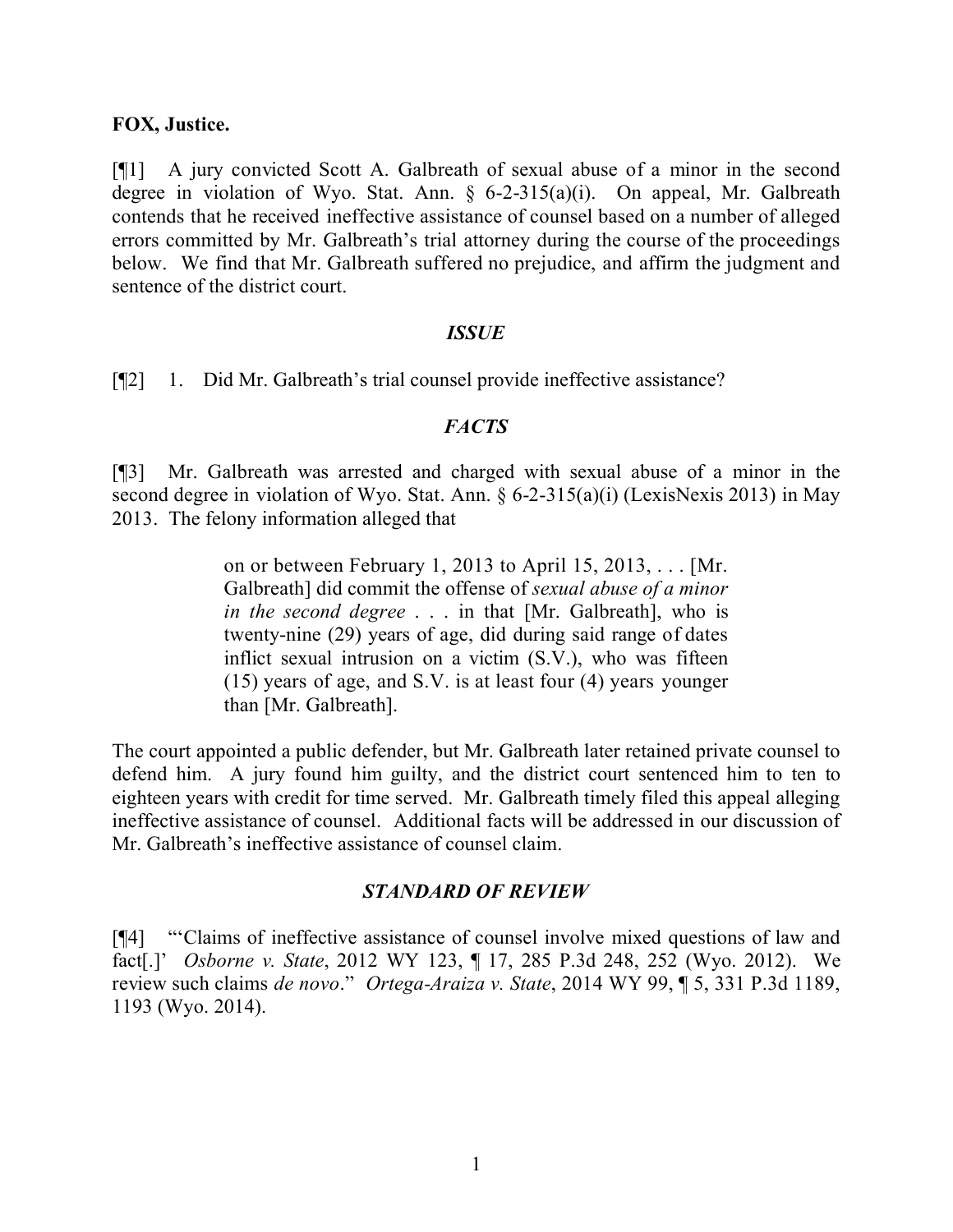## *DISCUSSION*

[¶5] We have adopted the two-prong test set forth in *Strickland v. Washington*, 466 U.S. 668, 687, 104 S.Ct. 2052, 2064, 80 L.Ed.2d 674 (1984), to determine whether a defendant has received effective assistance of counsel. *Frias v. State*, 722 P.2d 135, 145 (Wyo. 1986). The appellant must establish both that counsel's performance was deficient, and that the appellant was prejudiced by the deficient performance. *Id.*; *McGarvey v. State*, 2014 WY 66, ¶¶ 13-14, 325 P.3d 450, 454-55 (Wyo. 2014) (discussing ineffective assistance of counsel). An attorney acts deficiently when he or she "fail[s] to render such assistance as would have been offered by a reasonably competent attorney." *Bloomer v. State*, 2010 WY 88, ¶ 18, 233 P.3d 971, 976 (Wyo. 2010) (citing *Dettloff v. State*, 2007 WY 29, ¶ 18, 152 P.3d 376, 382 (Wyo. 2007)). Prejudice occurs when there is "a reasonable probability that, absent counsel's deficient assistance, the outcome of [appellant's] trial would have been different." *Id.* "The burden of proving that counsel was ineffective rests entirely on the appellant. *Pendleton v. State*, 2008 WY 36, ¶ 20, 180 P.3d 212, 219 (Wyo. 2008), and failure of an appellant to establish either component—deficient performance or prejudice—is fatal to the appeal. *Eaton v. State*, 2008 WY 97, ¶ 132, 192 P.3d 36, 92 (Wyo. 2008), *habeas corpus conditionally granted by Eaton v. Wilson*, No. 09-CV-261-J, 2014 WL 6622512 (D. Wyo., Nov. 20, 2014). Upon review, we are therefore free to examine the two components in any order that we choose. *Id.*; *Bloomer*, 2010 WY 88, ¶ 18, 233 P.3d at 976.

# *I. Did Mr. Galbreath's trial counsel provide ineffective assistance?*

[¶6] Mr. Galbreath argues that his trial attorney acted ineffectively in three ways. First, Mr. Galbreath claims that he received ineffective assistance of counsel when his attorney failed to offer a witness to provide testimony regarding DNA test results. Next, Mr. Galbreath argues that his trial attorney's performance was ineffective when he failed to perform a full investigation prior to questioning Mr. Galbreath's father on the stand. Finally, Mr. Galbreath alleges that his trial counsel was ineffective in conducting voir dire. We find that while Mr. Galbreath's trial attorney certainly made some errors in representing Mr. Galbreath, his performance did not rise to the level of ineffective assistance of counsel because Mr. Galbreath demonstrated no prejudice.

# **A. DNA Results**

[¶7] In Defendant's Updated Pre-Trial Disclosures of Witnesses and Exhibits, Mr. Galbreath designated a DNA Laboratory Examination Report, dated December 3, 2013, as an exhibit. Trial counsel, however, did not designate a witness who could provide the foundation required to enter the exhibit into evidence, which resulted in a motion in limine from the prosecution seeking to preclude Mr. Galbreath from entering the DNA results into evidence. The district court held a hearing on the motion immediately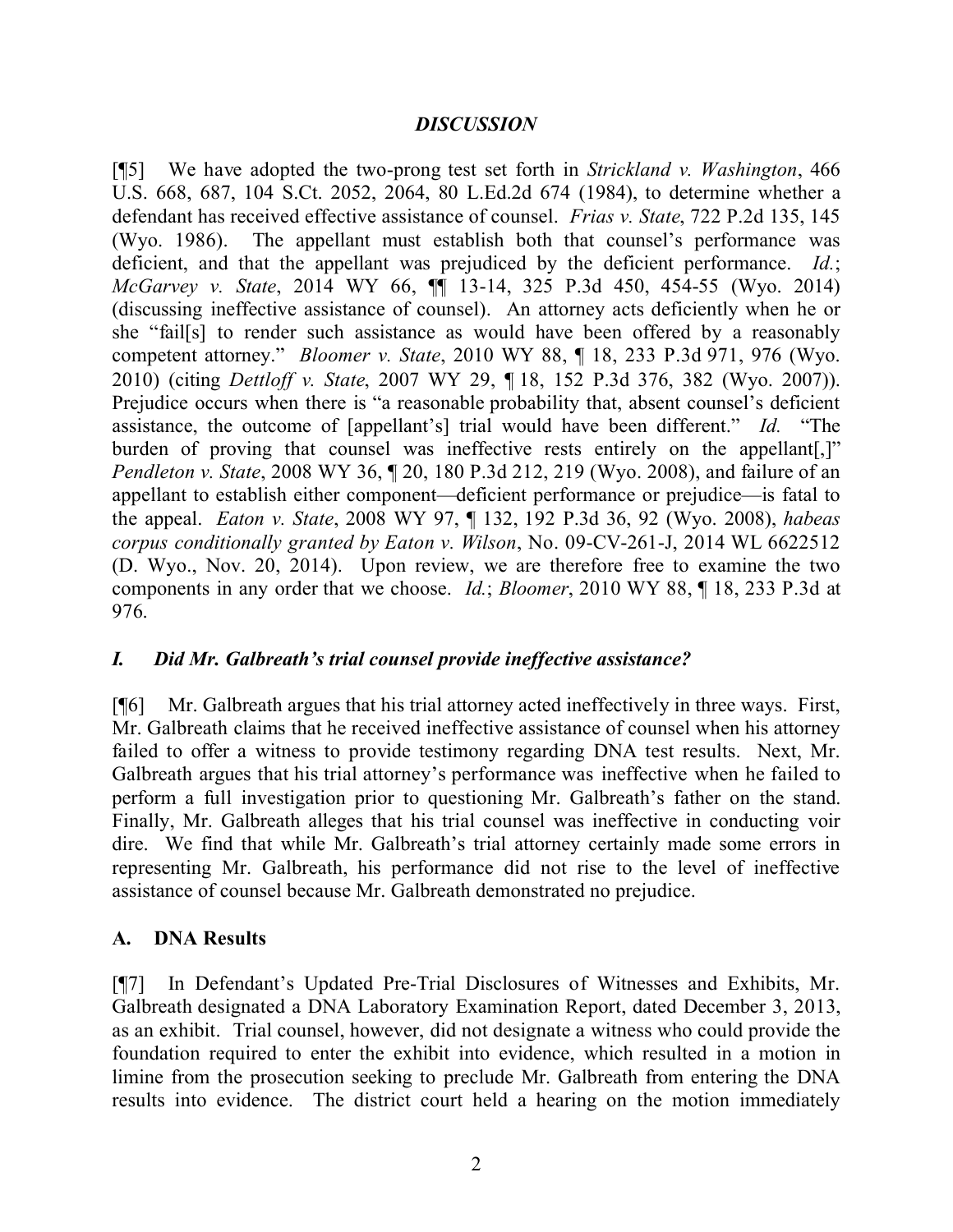preceding trial, but the court did not rule on the issue at that time. During trial, the district court held an additional meeting with counsel in chambers concerning the DNA evidence. The district court pointed out that introduction of that evidence (even if it could have been introduced without a witness) would open the door for the prosecutor to discuss destruction of evidence by Mr. Galbreath's father, thus further undermining the credibility of witnesses for the defense. Mr. Galbreath's attorney decided not to introduce the report into evidence.

[¶8] Regardless of whether Mr. Galbreath's trial counsel acted deficiently in failing to notice an appropriate witness to testify regarding the results of the DNA test, we find that Mr. Galbreath suffered no prejudice. The DNA test compared a cutout from Mr. Galbreath's mattress with two oral swabs taken from Mr. Galbreath. The test resulted in a finding that "The partial DNA profile obtained from the cutout . . . is not consistent with Scott Galbreath[.]" We fail to see how this evidence would have made any difference in the outcome of the trial. On appeal, Mr. Galbreath contends, "Those results would have been beneficial to Mr. Galbreath's case, as the results indicate no link between Mr. Galbreath and S.V." Contrary to Mr. Galbreath's contention, however, the DNA results do not establish that there was no sexual link between Mr. Galbreath and S.V. To derive that conclusion from the DNA report, the test would necessarily require a sample from S.V., which was conspicuously absent from these results. We cannot perceive of any way in which the introduction of this evidence to the jury would have changed the outcome of the trial. Mr. Galbreath has failed to establish that he was prejudiced as a result of trial counsel's actions in this matter, thus defeating his ineffective assistance of counsel claim. *Eaton*, 2008 WY 97, ¶ 132, 192 P.3d at 92 (failure to prove either deficient performance or prejudice is fatal to an ineffective assistance of counsel claim).

# **B. Gary Galbreath Testimony**

[¶9] Mr. Galbreath next contends that trial counsel acted ineffectively when examining Gary Galbreath, Mr. Galbreath's father, on the witness stand. During the investigation, police officers questioned Gary Galbreath when they executed a search warrant on his home.<sup>1</sup> The police asked Gary Galbreath whether he knew that his son and S.V. were having sex. Gary Galbreath responded that he knew they were having sex because he could hear them in Mr. Galbreath's room. However, upon examination by the prosecution at trial, Gary Galbreath recanted his earlier statement and denied that he heard his son and S.V. having sex. In an attempt to explain the discrepancies in the statement that Gary Galbreath made to the police and his testimony at trial, Mr. Galbreath's trial attorney questioned Gary Galbreath about medications that he had been taking when he spoke to the police. Gary Galbreath testified:

 <sup>1</sup> During the time in question, Mr. Galbreath frequently stayed at Gary Galbreath's home in Laramie where the victim and Mr. Galbreath often had contact.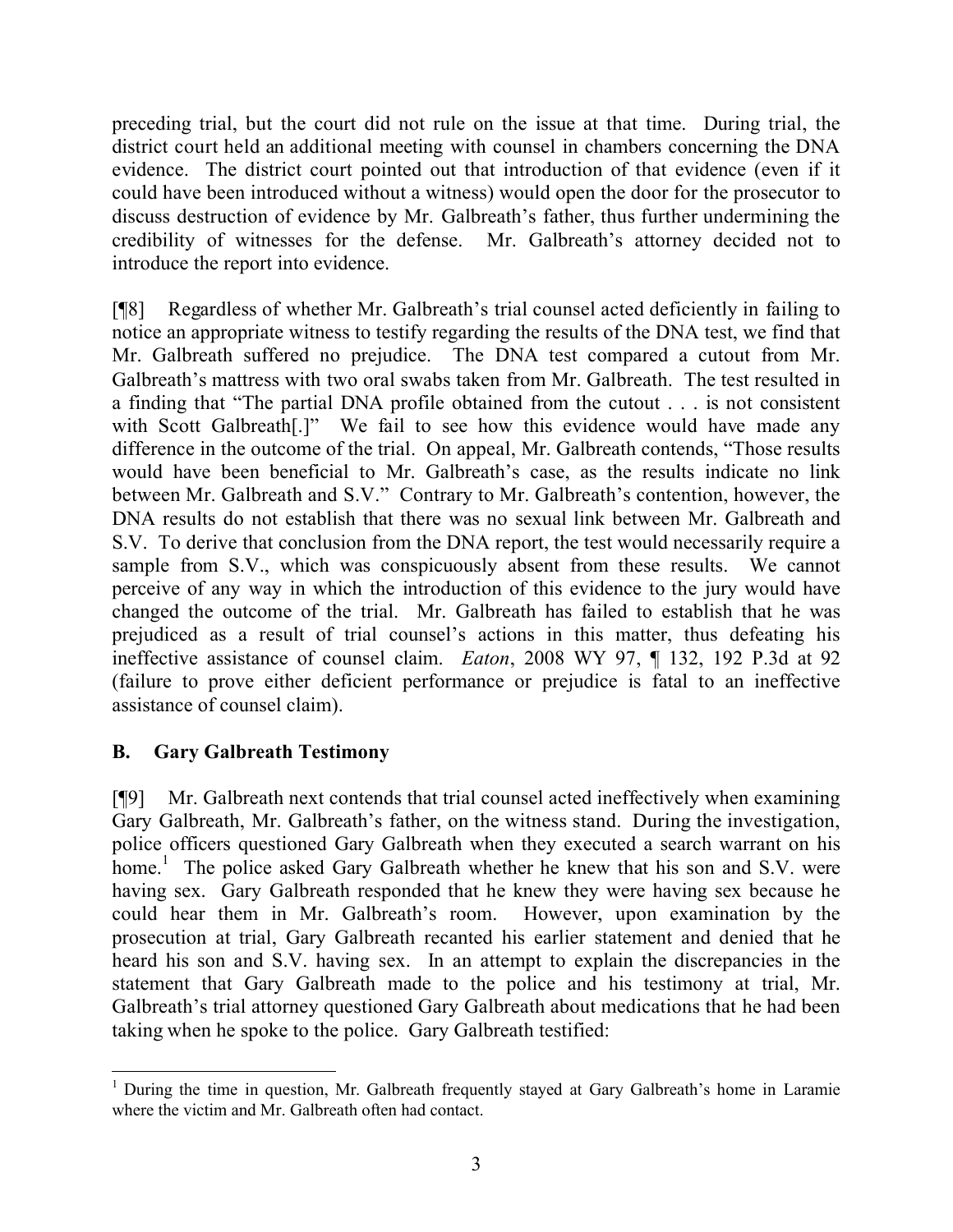- A. April 18th is when they served the search warrant.
- Q. Okay. Do you remember that day very well?
- A. Do I what?
- Q. Do you remember April 18, 2013 very well?
- A. No.
- Q. Were you taking medication at that time?
- A. Oh, lots of it, man.
- Q. What type of medication were you taking?

A. Well, I had had a prostate operation and I was taking everything Dr. Flock could give me. Percocet and all that stuff. And it's a terrible operation. And I was taking all of it, anything I could get.

Q. Did you ever read the side effects of some of those medications that you took?

A. Well, I'm taking Type II diabetes medicine and warfarin for AFib. But no, I never read the side effects of medication.

Q. Okay. So you don't know whether or not taking the Percocet, the pain medication, you might have agreed with law enforcement if they asked you a question?

A. I probably would, I suppose.

On redirect, the prosecutor pointed out to Gary Galbreath that he had not, in fact, had prostate surgery until May 6, 2013, well after he had spoken with the police. Mr. Galbreath's trial attorney attempted to rehabilitate Gary Galbreath's testimony by recalling him to the stand during the defense's case in chief, but was unable to effectively do so.

[¶10] While we agree that trial counsel's examination of Gary Galbreath may not have been competent, we cannot conclude that Mr. Galbreath was prejudiced as a result. Mr. Galbreath carries the burden to demonstrate a reasonable probability that, absent the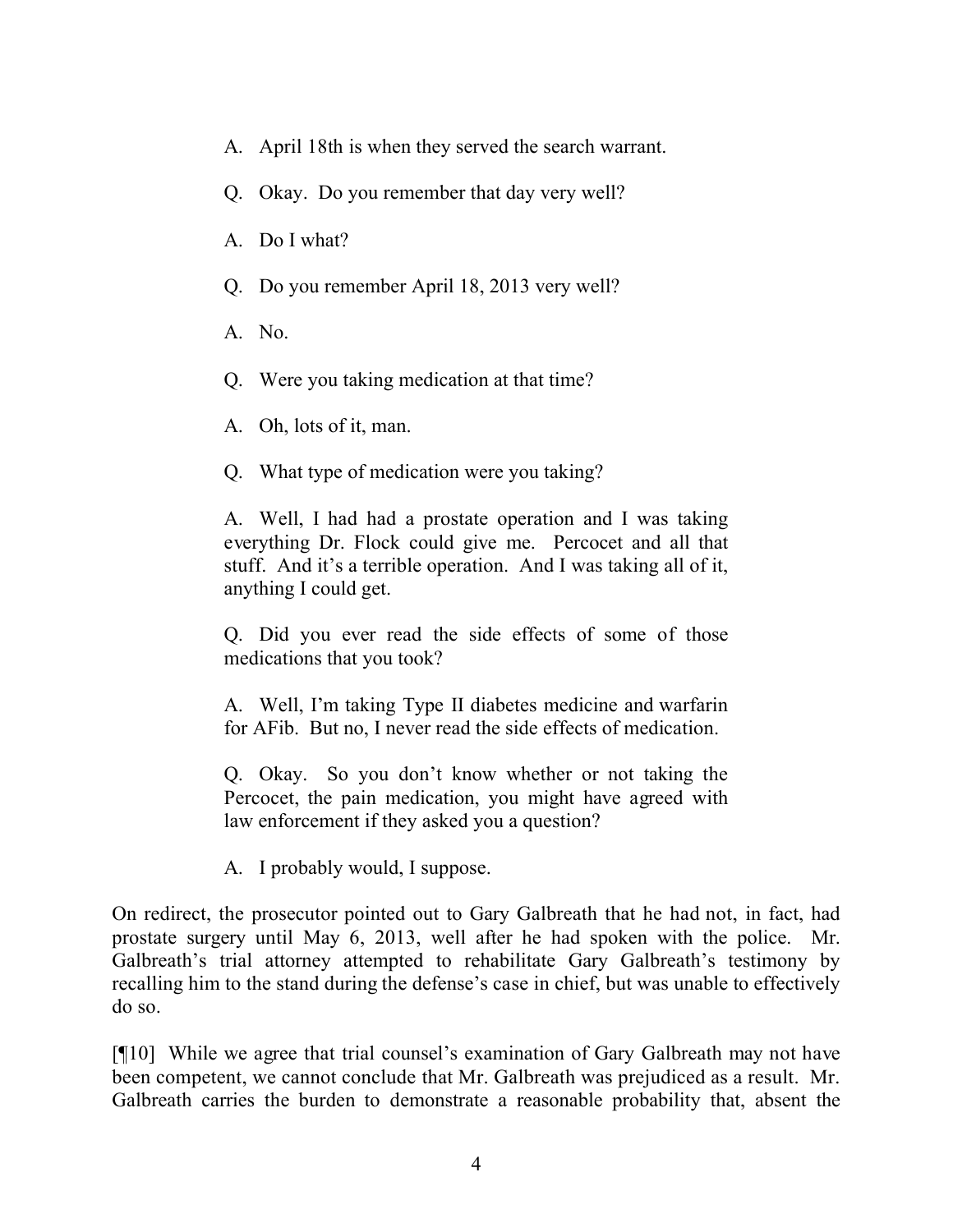deficient performance of counsel, the outcome of his trial would have been different. *Bloomer*, 2010 WY 88, ¶ 18, 233 P.3d at 976. Mr. Galbreath laments the fact that his trial attorney failed to adequately investigate the dates of Gary Galbreath's prostate surgery, resulting in a "devastating effect on [Mr. Galbreath's] case at trial." However, he fails to articulate how the outcome would have been different absent this testimony by his father. *See Sanchez v. State*, 2011 WY 77, ¶ 42, 253 P.3d 136, 148 (Wyo. 2011) (finding Sanchez's "bald assertion that prejudice occurred" insufficient to demonstrate prejudice).

[¶11] The record shows that Gary Galbreath made statements to the police that were inconsistent with his trial testimony. The prosecution made good use of these The prosecution made good use of these inconsistencies by impeaching Gary Galbreath on the stand. Moreover, the prosecution pointed out the natural instinct of parents to protect their children:

- Q. Now, Gary, you're [Mr. Galbreath's] father, correct?
- A. Yes, sir.

Q. And you don't want to say anything that's going to hurt your son at all; is that correct?

A. Yes, sir.

The damage to Gary Galbreath's credibility had already been accomplished even before being questioned about medications. Considering Gary Galbreath's inconsistent statements and his relationship to Mr. Galbreath, it is unlikely that his testimony regarding his medication significantly reduced his credibility with the jury.

# **C. Voir Dire**

[¶12] As his final contention, Mr. Galbreath argues that he received ineffective assistance of counsel when his trial attorney failed to voir dire the jury about potential biases relating to sexual abuse and abuse of children, and failed to recognize and remove a prominent retired defense attorney who was on the jury panel. Again, however, Mr. Galbreath does not articulate how he was prejudiced by trial counsel's performance during voir dire. *See Sanchez*, 2011 WY 77, ¶ 42, 253 P.3d at 148 (bald assertions of prejudice are insufficient). The former defense attorney who was on the jury panel was not seated on the jury. Thus, Mr. Galbreath cannot claim prejudice on that matter. Additionally, the record clearly demonstrates that the prosecutor fully questioned the jurors about potential biases relating to sexual abuse of a minor. Many of the jurors were questioned individually, and their potential biases were fleshed out at the time. One juror was excused from the panel because of her answers to those questions. The issue of biases relating to sexual abuse of minors was fully examined, albeit not by